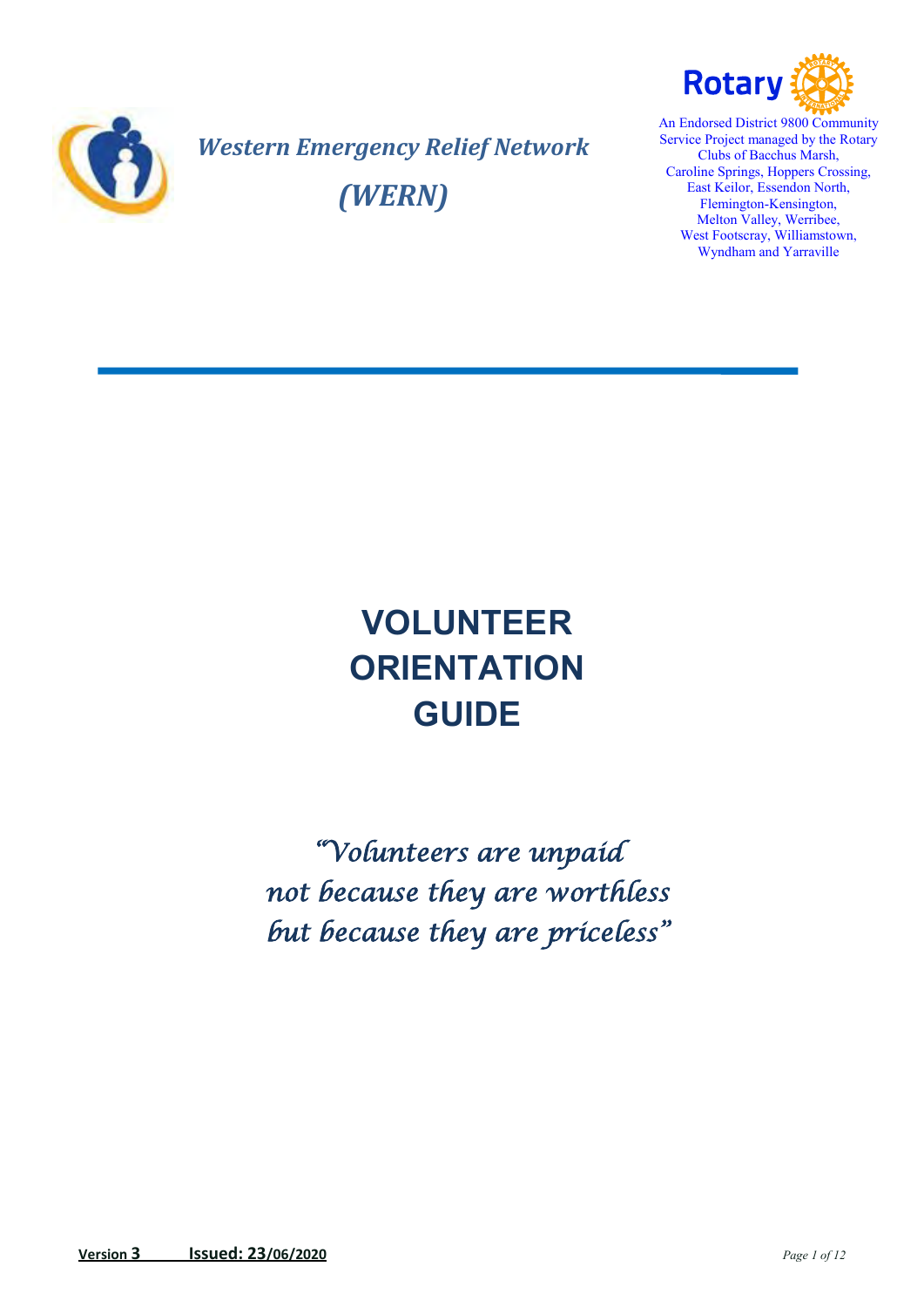#### **Welcome**

Welcome to our team of volunteers at Western Emergency Relief Network (WERN) and thank you for making the commitment to join our volunteer program. Volunteers are the heart and soul of WERN and are the public face, so it is important that you understand your role as a volunteer and the responsibilities that this carries. By becoming an WERN volunteer, you are joining a highly respected local organisation with a long history of helping those in need.

WERN was established in October 2014 to provide a centralized source of furniture and household goods for distribution as emergency aid to members of our community who find themselves in need of support.

#### **Our mission is to assist those in need with a sense of community, compassion and respect.**

The main purpose of our warehouse operation is to provide furniture and other household essentials, such as, bedding, linen, kitchenware, electrical goods etc. Regardless of our role or position within WERN, we are united by our mission and ethos and our shared objective to help those in need.

The Management Committee's role is to promote its activities locate, collect, store and distribute donated furniture and household goods to the clients of our member welfare organizations.

We have introduced this booklet to assist and quide you in your voluntary role with us. This booklet forms the basis of your orientation as a volunteer. Please take the time to familiarize yourself with its contents, as it will guide you through our fundamental principles of how we care for those in need in our community.

By volunteering your time and expertise, you will help to enrich the lives of those we support as well as providing substantial benefits to you as a volunteer.

Once again, thank you for becoming a part of the WERN team and we hope that your time with us as a volunteer is rewarding and fulfilling.

Kind Regards

Management Committee

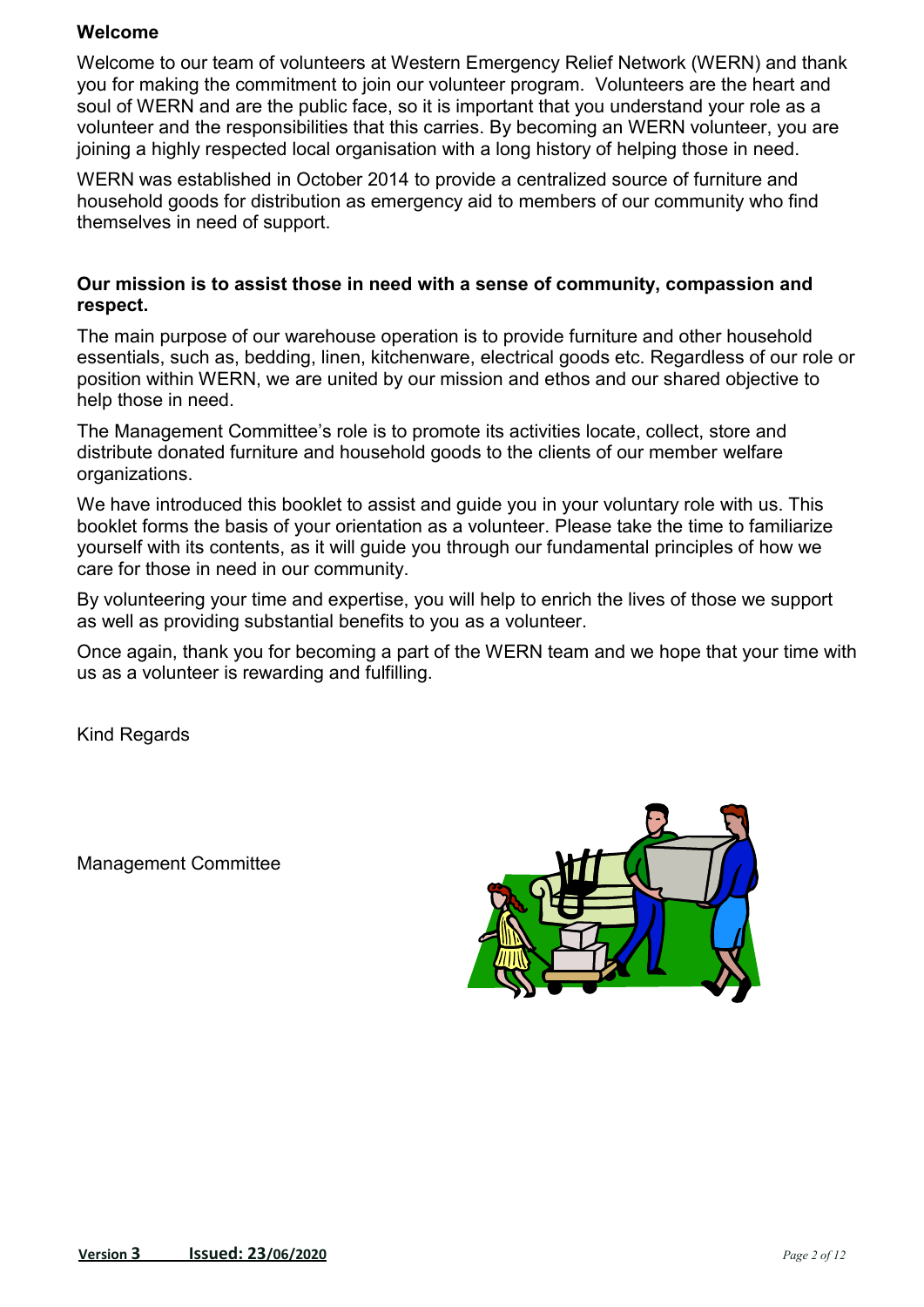# INDEX

- **1. The Members**
- **2. Principles of Volunteering**
- **3. Volunteer Responsibilities**
- **4. Volunteer Rights**
- **5. Police Checks**
- **6. Probationary Period**
- **7. Support and Supervision**
- **8. Record Keeping and Your Privacy**
- **9. Insurance**
- **10. Access to Confidential Information**
- **11. Attendance and Punctuality**
- **12. Dress Code**
- **13. Training and Personal Development 13a. Induction**
- **14. Reward and Recognition**
- **15. Resignation and/or Retirement**
- **16. Discipline and Dismissal**
- **17. Equal Opportunity**
- **18. Harassment and Bullying in the Workplace**
- **19. Sexual Harassment**
- **20. Dispute Resolution**
- **21. Client/Customer Satisfaction**
- **22. Signing In and Out of the Warehouse**
- **23. Occupational Health and Safety**
- **24. Medical Emergencies**
- **25. Fire Safety**
- **26. Fire Emergency Procedures**
- **27. First Aid28. Alcohol and Drugs**
- **29. Smoking**
- **30. Lost Property**
- **31. Your Property**
- **32. Fraud and Theft**
- **33. Donated Goods**
- **34. Purchasing Goods from the Warehouse**
- **35. Assisting our Clients**
- **36. Media**
- **37. Using WERN Property**
- **38. Parking**
- **39. WERN Stop the Spread Procedures**
- **40. Epidemic/Pandemic Procedure** 
	- **40.1 Responsibilities**
	- **40.2 Procedures**
	- **40.3 Health Messaging WERN Stop the Spread**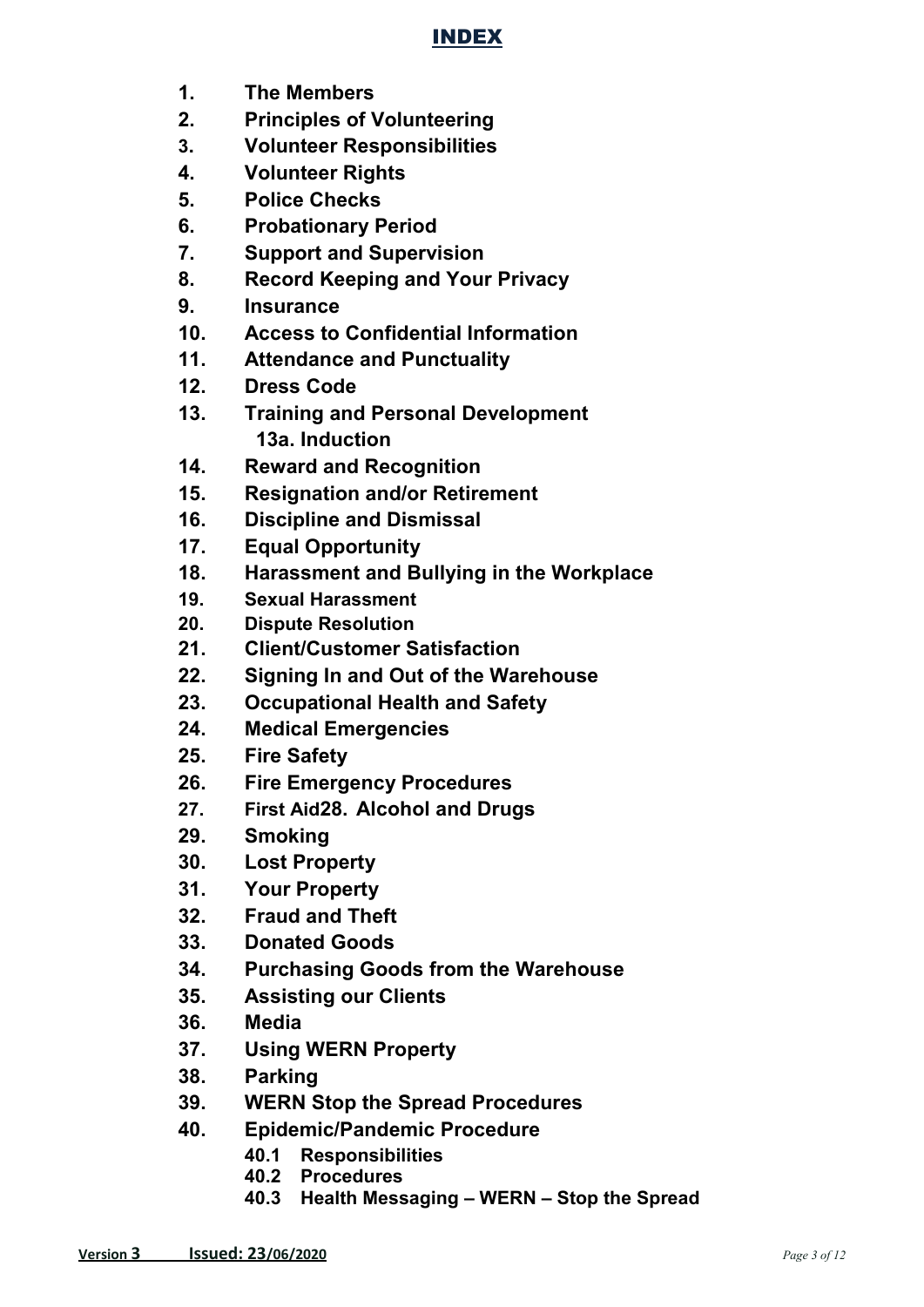## **1. The Members**

#### Welcome to our team!

We are proud of our WERN team, staffed entirely by volunteers, who give freely of their time and energy to assist those in our community who require support in emergency situations.

The following is a brief overview, of our volunteer roles at WERN.

#### *Management Committee*

The Management Committees is comprised of elected members representing member organisations and the community at large. Its role is:

- a. to manage the operation of the warehouse through the appointment of a warehouse coordinator and nominated assistants, to be responsible for the day-to-day activities of the warehouse
- b. to implement and maintain the warehouse operational, financial and human resources policies
- c. to ensure that the warehouse operation is compliant with OHS and any other relevant regulations and legislation
- d. to manage the warehouses expenses and fundraising so as to achieve targets set in the organisation.

#### The Management Committee will

- a. act in good faith
- b. act with due diligence
- c. not trade while insolvent
- d. not misuse information or their position.

#### *Warehouse Manager (Reports to the Program Chair)*

The Coordinator's role is to manage the day-to-day operation of the warehouse in keeping with their Position Guide, providing for the collection and distribution of goods for people seeking assistance through member welfare agencies, by:

- a. allocating duties
- b. maintaining the volunteer roster
- c. maintaining equipment.

#### *Administration Manager (Reports to the Program Chair)*

The Administration Manager oversees the supply and administration activities at WERN including the Reporting activities to the Board, fundraising, policy and accounting guidance, corporate, agency and Rotary membership communication and development. Responsible for all Induction and training programs approved by the Board and general assistance to the Chair.

#### *Administration Assistant (Reports to the Administration Manager)*

The main task of the Office Assistant is to assist the Administration Manager with allocated administration tasks including data entry for reporting on the WERN activities, Scheduling of Selection and Collection Appointments, liaising with Warehouse manager and Warehouse Supervisors over enquiries and appointments, assist with the Training of Volunteers and Partner Agency Case Managers where appropriate.

#### *Truck Drivers/Jockeys (Reports to the Warehouse Manager)*

As the name suggests, the role of this team is to collect donations of furniture etc, donated by the public and deliver them to the warehouse in keeping with WERN's Policies and Procedures.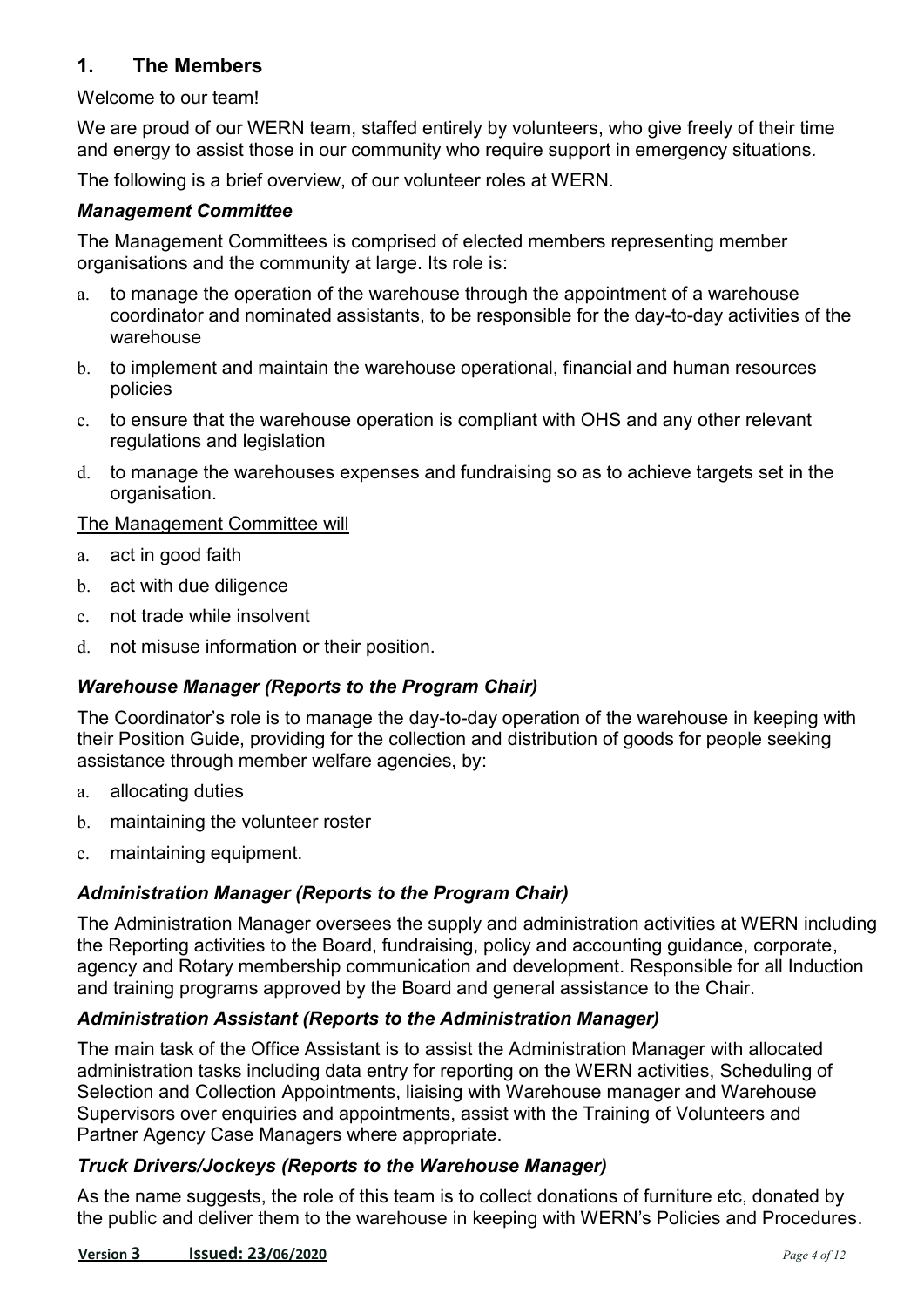#### *Sorting Crew (Reports to the Warehouse Manager)*

This important team of volunteers has the task of sorting, placing on shelves, or recycling the great variety of goods received each day (apart from furniture*,* and electrical items). In addition, they have a role to play in assisting clients select their necessary items of linen, blankets, clothing and kitchenware where required.

#### *Client Support Volunteers / Warehouse Assistant (Reports to the Warehouse Manager)*

The Client Support Volunteer and Warehouse Assistant roles are to help with loading and unloading of goods, maintaining the tidiness of the warehouse, minor repairs, supervision of visiting agency workers and their clients and generally acting as the Warehouse Manager's offsider in ensuring the smooth running of the warehouse.

#### *Electrical Goods Testers & Appliance Service Staff*

These services, we believe, are probably unique to our organisation, but requiring volunteers with appropriate level of technical skills.

# **2. Principles of Volunteering**

WERN identifies with the principles of volunteering as defined by Volunteering Australia

- volunteering benefits the community and the volunteer
- volunteer work is unpaid
- volunteering is always a matter of choice
- volunteering is not compulsorily undertaken to receive pensions or government allowances
- volunteering is a legitimate way in which citizens can participate in the activities of their community
- volunteering is a vehicle for individuals or groups to address human, environmental and social needs
- formal volunteering is an activity performed in the not-for-profit sector only
- volunteering is not a substitute for paid work
- volunteering respects the rights, dignity and culture of others
- volunteering promotes human rights and equality.

#### **3. Volunteer Responsibilities**

As a volunteer with WERN you have a responsibility to:

- uphold our mission and our shared objective to help those in need
- conduct yourself in a professional, ethical and lawful manner
- enhance and maintain a harmonious working environment with other volunteers, agency members and their clients
- refrain from gossiping or other divisive behaviours
- be punctual and reliable
- work as part of a team
- carry out tasks as stated in your position description and as specified by the Management Committee or Warehouse Coordinator, from time to time to assist in the smooth operations of the warehouse
- adhere to WERN policies and procedures including Occupational Health & Safety (OH&S) and Equal Employment Opportunities (EEO)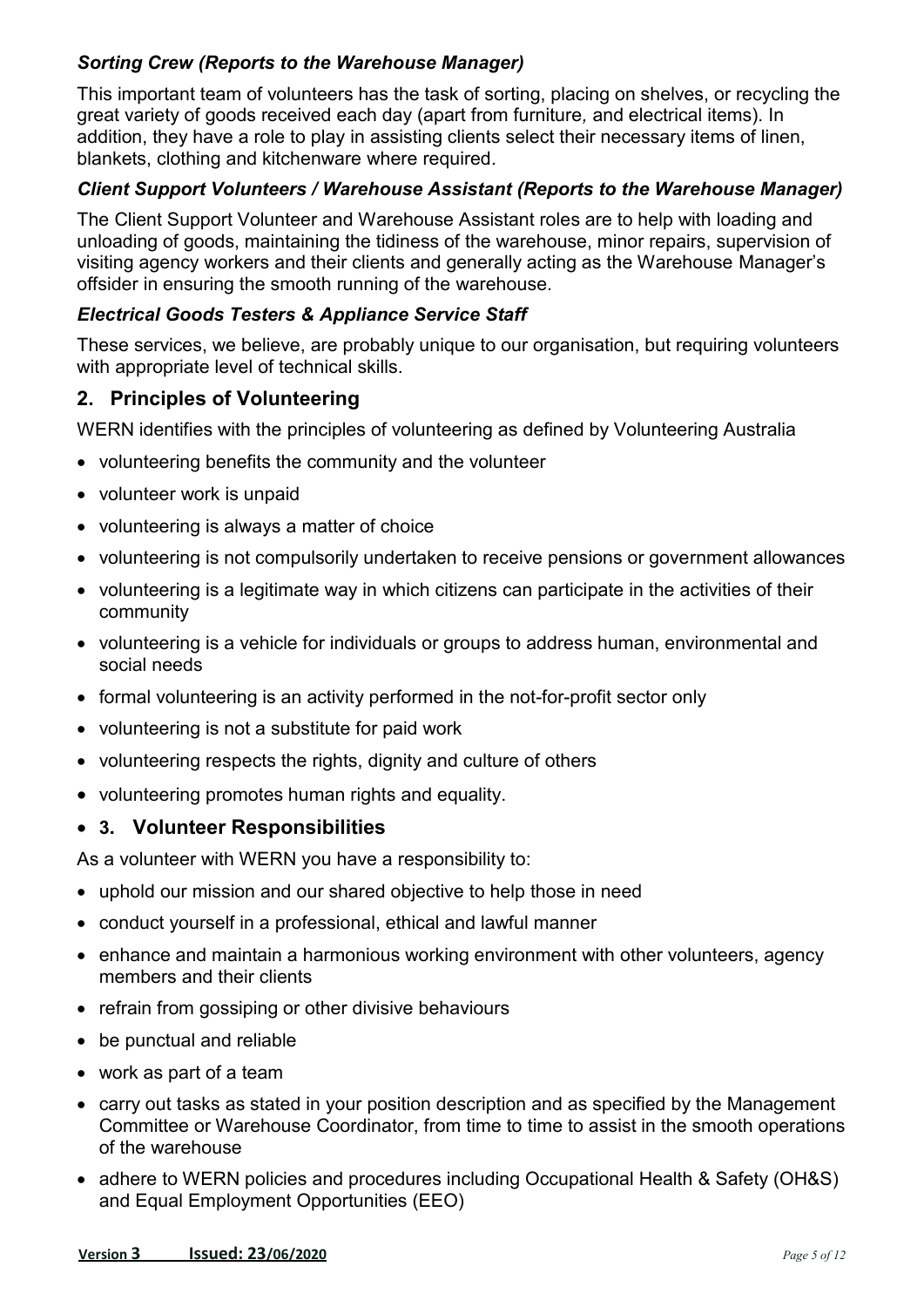- be open-minded to other people's views and not impose your personal values and beliefs on others
- discuss with your supervisor or Management Committee member any problems that may arise and seek guidance if and when required
- enhance and respect the dignity of all people
- be accountable for your own actions
- avoid becoming over-involved with clients and customers
- maintain the confidentiality of clients and customers
- notify the warehouse as soon as possible if you are unable to attend on a rostered day
- where possible, give advance notice of your intention to resign/retire go on holidays.

## **4. Volunteer Rights**

As a volunteer you have the right to:

- work in a healthy and safe environment (refer Occupational Health and Safety Act[s])
- be interviewed and engaged in accordance with equal opportunity and anti- discrimination legislation
- be adequately covered by insurance
- be given accurate and truthful information about the organisation for which you are working
- to be reimbursed for out of pocket expenses
- be given access to the organisation's volunteer policy and any other policy that affects your work
- not to fill a position previously held by a paid worker
- not to do the work of paid staff during industrial disputes
- have a job description and agreed working hours
- have access to a grievance procedure
- be provided with orientation to the organisation
- have your confidential and personal information dealt with in accordance with the principles of the *Privacy Act (1988)*
- be provided with sufficient training for you to do your work.

## **5. Police Checks**

We take the safety and security of our volunteers, clients and customers seriously. It is the policy of WERN that all new warehouse volunteers with specific responsibilities to enter homes of donors, may be required to undergo a police check *("Consent to Check and Release National Police Record')* before commencing as a volunteer. There is no cost to the volunteer.

If a police check contains disclosable court outcomes, this information will remain confidential and be discussed with the prospective volunteer to determine its relevance to the inherent requirement of the role.

Records disclosing offences without conviction will be disregarded.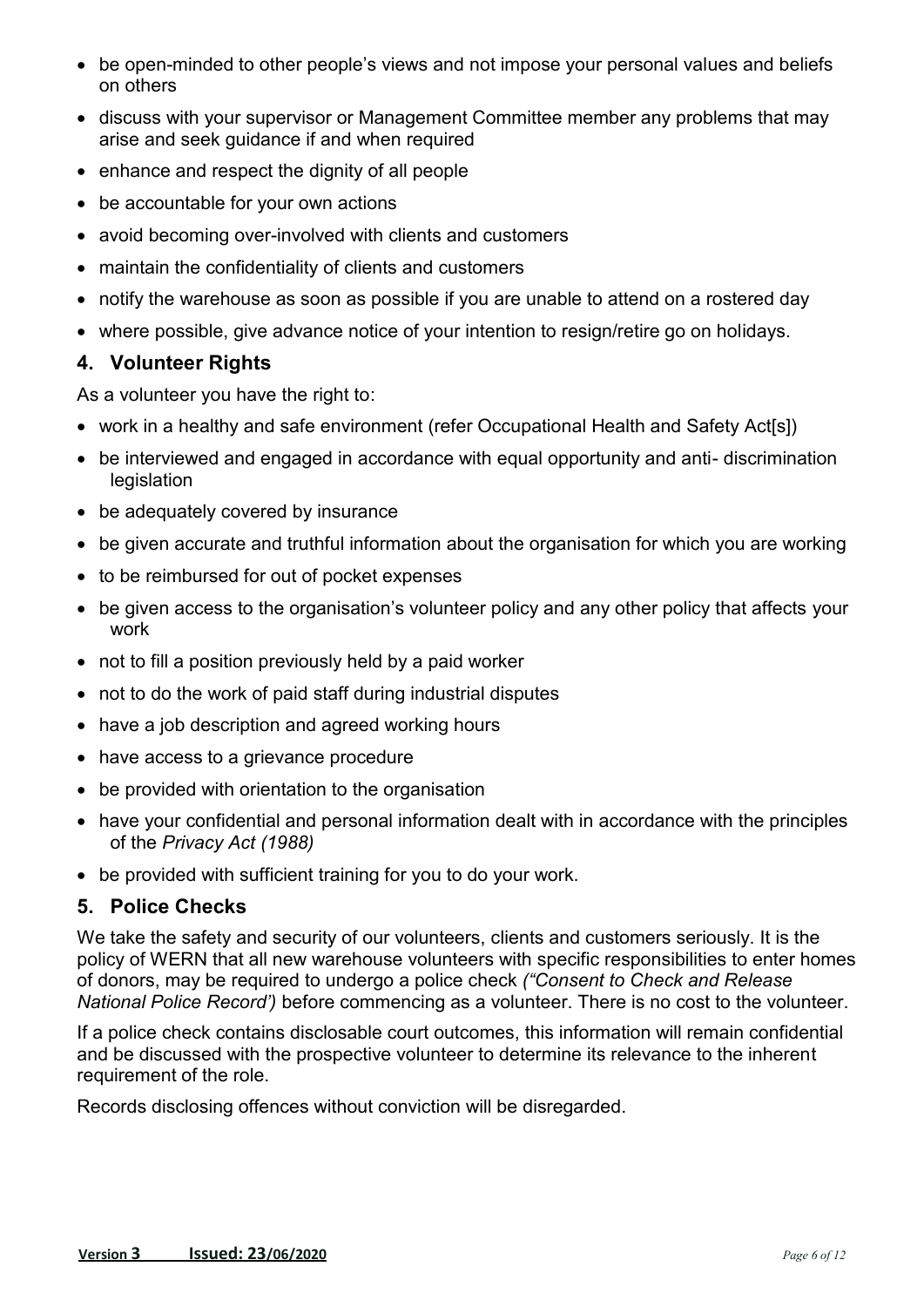# **6. Probationary Period**

Your volunteer appointment is subject to a three month probationary period. Just prior to the three month anniversary of your start date, your supervisor will arrange an informal meeting as an ideal opportunity for you both to discuss your suitability and satisfaction with the role and/or raise any concerns, and to determine if you wish to make an ongoing commitment to your role.

# **7. Support and Supervision**

As a valued member of WERN team, you have the right to access appropriate levels of support and guidance through a suitably experienced supervisor and this is your first point of contact. The Management Committee has overarching responsibility for the management and support of all volunteers.

## **8. Record Keeping and Your Privacy**

As required by Federal and State legislation, WERN is committed to protecting the privacy rights of our volunteers. It is the responsibility of the Management Committee to ensure that your privacy and confidentiality is maintained at all times.

Accurate record keeping is a vital part of managing our warehouses volunteer program and allows us to consider our program and plan for the future. Upon becoming a volunteer, you will be required to complete an application form with your personal details (date of birth, address, emergency contact etc), and other relevant details. The original is held by the Management Committee at the warehouse and is securely stored. Your details as they appear on the application form will be entered onto a database which is managed and only accessible by the Management Committee

#### **9. Insurance**

All WERN volunteers are covered by Personal Accident Insurance. WERN's Personal Accident policy provides lump sum benefits in response to claims for personal injury including total and permanent disablement, as well as loss of earnings (where applicable). Special conditions include:

- The volunteer is a 'registered volunteer' and has completed the appropriate documentation
- At the time of the accident, the volunteer was on authorised WERN business
- Medical expenses are only payable for costs not recoverable (in full or part) from Medicare; the shortfall in private health insurance covering non-Medicare items is claimable (excess \$25)
- Full benefits apply to volunteers between 17 and 79 years
- There is no loss of earnings cover for volunteers aged under 12 or over 79 years of age, and reduced capital benefits apply for those aged 12 to 17, and over 80 years of age,
- The minimum age for WERN volunteers is 18.

Volunteers are also indemnified under WERN's general Public Liability insurance. The scope of cover includes the legal liability in relation to personal injury and/or property damage claims made by third parties as a result of an accident or incident occurring within the authorised activities of WERN.

All volunteers share responsibility for taking prompt action to eliminate and reduce the risk of injury. Any incident that results in an injury to yourself, other volunteers and clients or customers, (including hazards that have the potential to cause injury) should be reported immediately to your supervisor. If you are involved in an accident at work that results in personal injury requiring medical attention, you must report the incident to your supervisor and complete the necessary claim form.

For insurance purposes, all volunteers must sign on and off in the register found at the front desk.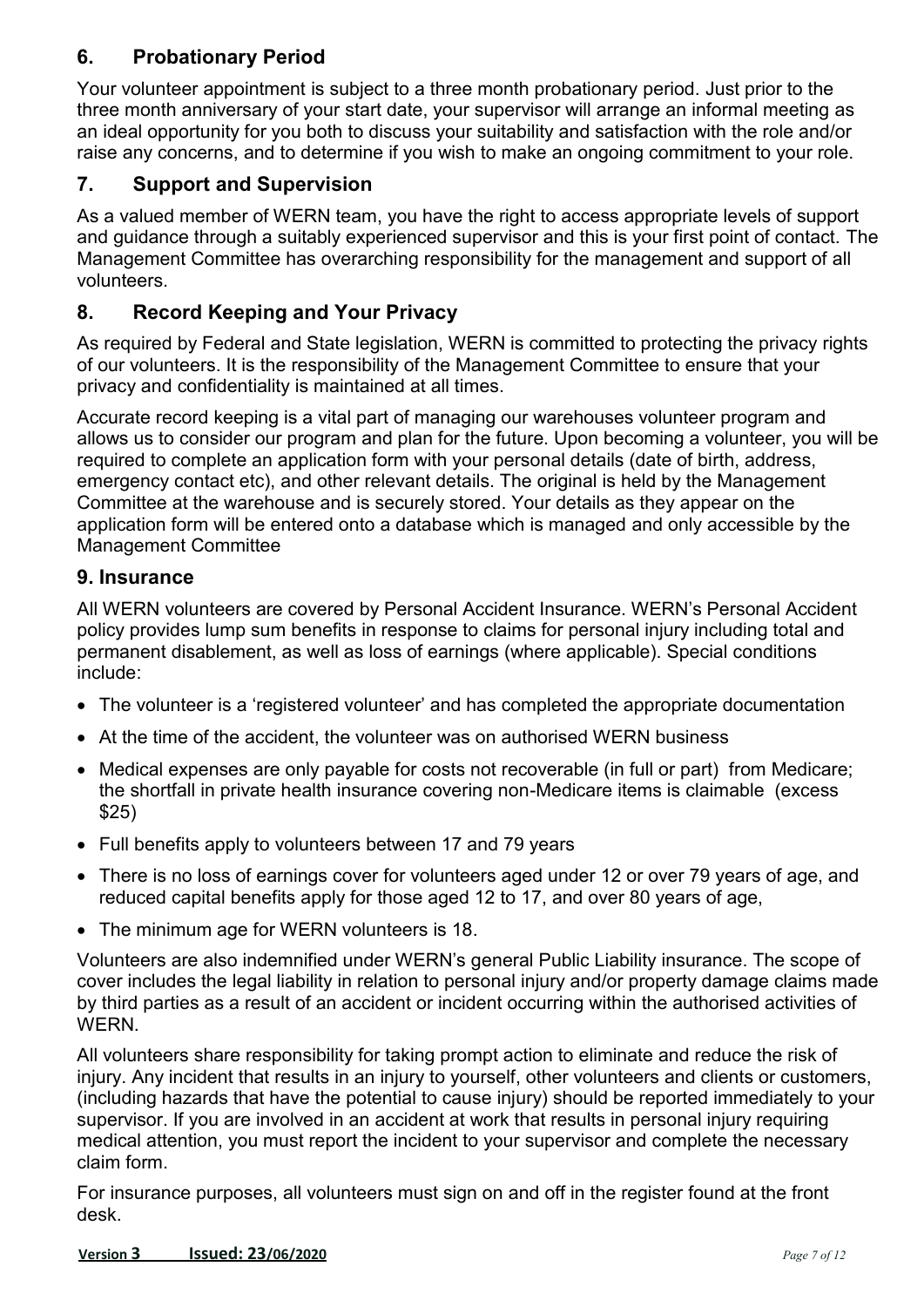# **10. Access to Confidential Information**

As a volunteer, you may have access to privileged information relating to our clients, other volunteers and members of the public. Please ensure that you treat all such information as confidential, and do not disclose it to any person including other volunteers, friends or family, except in the course of your official duties. For example, a client may tell you about their past. If this causes you concern, please discuss this with your supervisor or Management Committee member. It is inappropriate to discuss this with other volunteers over the morning tea break.

# **11. Attendance and Punctuality**

The warehouse is officially open for business from 10.00am to 3.00pm on Tuesdays to Thursdays, excluding public holidays. The actual hours of work are very flexible with volunteers being able to negotiate times to suit personal needs.

However, if unable to attend on a scheduled day it would be helpful if the warehouse could be notified in advance. This is particularly important in the case of drivers and jockeys as alternative arrangements have to be made to meet commitments made to donors.

To enable the warehouse to open on time and to minimise inconvenience to other volunteers, we ask that you arrive for work at the agreed times.

Your co-operation in providing advance notice of absences would be appreciated.

## **12. Dress Code**

It is important that you are clearly identifiable to our clients and customers, so your name badge and WERN shirt/apron should always be worn whilst on duty. Appropriate footwear must also be worn — sandals and open shoes are not acceptable.

#### **13. Training and Personal Development**

The provision of appropriate training is essential to inform, prepare and protect volunteers and our clients and customers. Training allows you to carry out your work to the best of your abilities and ensures that our warehouse and services remain of the highest quality.

#### **13a. Induction**

Your training will include orientation by your supervisor (including mandatory OH&S) and you may also be invited to attend other training from time to time. WERN endorses the personal growth and development of our volunteers, and encourages volunteers to actively embrace opportunities for training.

Additional Epidemic/Pandemic Operating Procedures have been developed since 2020 with an additional Training Module to be completed prior to access to the WERN facilities.

The appropriate Epidemic/Pandemic Procedures and Policy extracts are attached at the end of this document and the Policy forms the basis of an electronic Training Module in conjunction with WERN's Induction Training.

## **14. Reward and Recognition**

WERN aims to recognise the vast wealth of skills, knowledge and support that our volunteers contribute. Examples include:

- Where appropriate, inviting volunteer participation in meetings, discussions and celebrations
- Recognising the potential and/or expertise of volunteers and using their skills as appropriate
- Seeking the opinion of volunteers
- Wherever possible, encouraging volunteers to make decisions
- Social events, including morning tea and barbeques.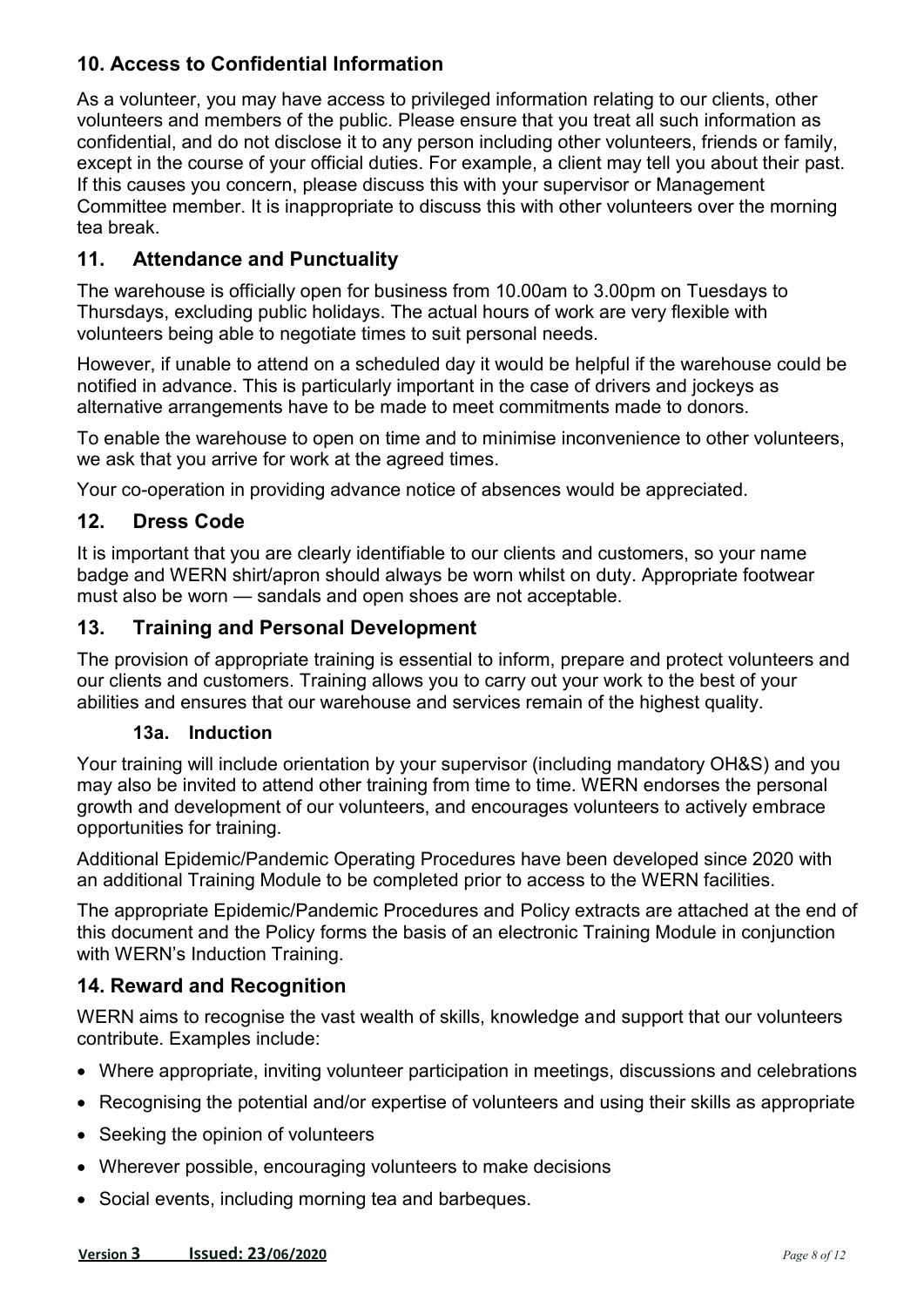## **15. Resignation and/or Retirement**

To ensure that the resignation process occurs with minimal disruption to the warehouse, we would appreciate your assistance in the following ways:

- Give as much notice as possible
- Provide your supervisor with an update on the progress of your work
- Return any WERN property including shirts/aprons and name badges.

Our commitment to the continuous improvement of our volunteer program requires the identification of the reasons why volunteers leave. Therefore, we would be grateful if you would provide feedback to your supervisor on the reason for your departure.

## **16. Discipline and Dismissal**

Disciplinary Policies and Procedures are in place to enable WERN to discipline volunteers in cases of misconduct or unsatisfactory work performance, and to ensure fairness to our volunteers, should such situations occur. These procedures will apply where WERN considers a volunteer is not satisfactorily performing his/her duties or for reasons of alleged misconduct.

WERN will make every effort to ensure that dismissal of a volunteer occurs only as a last resort once the disciplinary process has been followed. It is expected that the immediate supervisor will resolve most minor breaches requiring disciplinary action. When no agreement can be reached or when complex situations arise, the responsibility for implementing disciplinary procedures lies with the Board of Directors Management through the Program Chair in consultation with key stakeholders (which may include the supervisor of the volunteer, agency members or other Management Committee members).

Instances that may result in the termination of your involvement as a volunteer include (but are not limited to):

 Conduct that threatens the safety or wellbeing of WERN's member representatives or their clients, customers and volunteers including physical or verbal assault or abuse

- Breaches of WERN's OH&S Policies and Procedures, or Sexual Harassment and Workplace Bullying Policies and Procedures
- Neglect of duty
- Breaches of confidentiality
- Dishonesty
- Divisive behaviour including malicious and/or repeated gossiping.

# **17. Equal Opportunity**

WERN is committed to the principles of access and equity, and supports the right of every individual to participate in our volunteer program. Discrimination occurs when a person is denied fair and equal treatment on grounds other than those relevant to the job requirements.

The purpose of an interview is to ensure that WERN volunteers are engaged for their capacity to fulfil the inherent requirements of the role. Access to a volunteer position is unaffected by the volunteer's religion, race, age, gender, marital status, pregnancy, family responsibilities, political beliefs or affiliation, physical features, impairment, sexual preference or socioeconomic background.

As a volunteer, you have the right to make a complaint in instances of discrimination and are entitled to have the matter dealt with in a prompt, confidential and impartial manner by the Management Committee.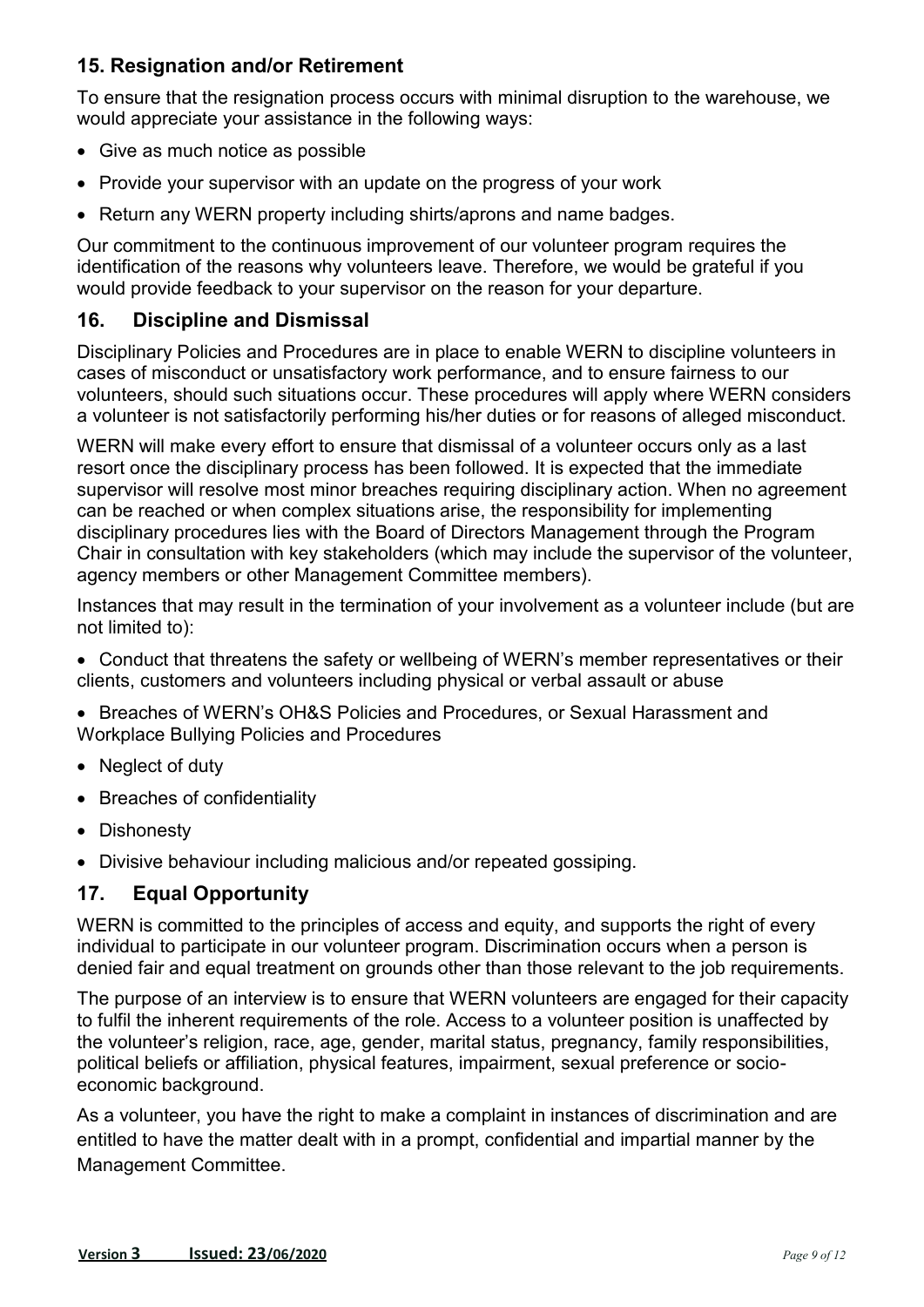## **18. Harassment and Bullying in the Workplace**

Harassment and workplace bullying are forms of discrimination that have the purpose or effect of interfering with a person's work performance whilst creating a workplace that is intimidating and/or hostile. Harassment and bullying in all their forms are unacceptable and unlawful.

WERN is committed to the elimination of such conduct from the work environment and supports a "zero tolerance" work environment.

Harassment is defined as behaviour or conduct:

- That is unwelcome or unsolicited
- That may reasonably be said to offend, humiliate, intimidate or distress the person who is the target of the behaviour

Harassment may include:

- Practical and/or mocking jokes
- Comments or stereotyping in reference to religion, race, gender, physical appearance or disability
- Inappropriate sexual comments or innuendo
- Acts of physical intimacy
- Campaigns of hate, silence, vilification or isolation.

Above all, we expect you to complete your daily work in a manner that is respectful of the rights and dignity of others.

The Management Committee will deal with all complaints of harassment in a prompt, sensitive and confidential manner.

#### **19. Sexual Harassment**

Sexual harassment includes any unwelcome behaviour of a sexual nature that could be reasonably expected to make someone feel offended, humiliated or intimidated.

This may include (but is not restricted to):

- an unwelcome sexual advance
- a request for sexual favours
- unwelcome comments about someone's sex life or physical appearance
- leering and ogling
- sexually offensive comments, stories or jokes
- displaying sexually offensive photos, pinups or calendars, reading matter or objects
- sexual propositions or continued requests for dates
- physical contact such as touching or fondling, or unnecessary brushing up against someone
- indecent assault or rape (these are criminal offences).

 Sexual harassment may occur between one volunteer and another, between volunteers and staff members, or between volunteers and clients, suppliers or visitors. It may occur wherever volunteers and paid staff are interacting with others in the context of their position in the organisation, including field trips, work off site and social functions.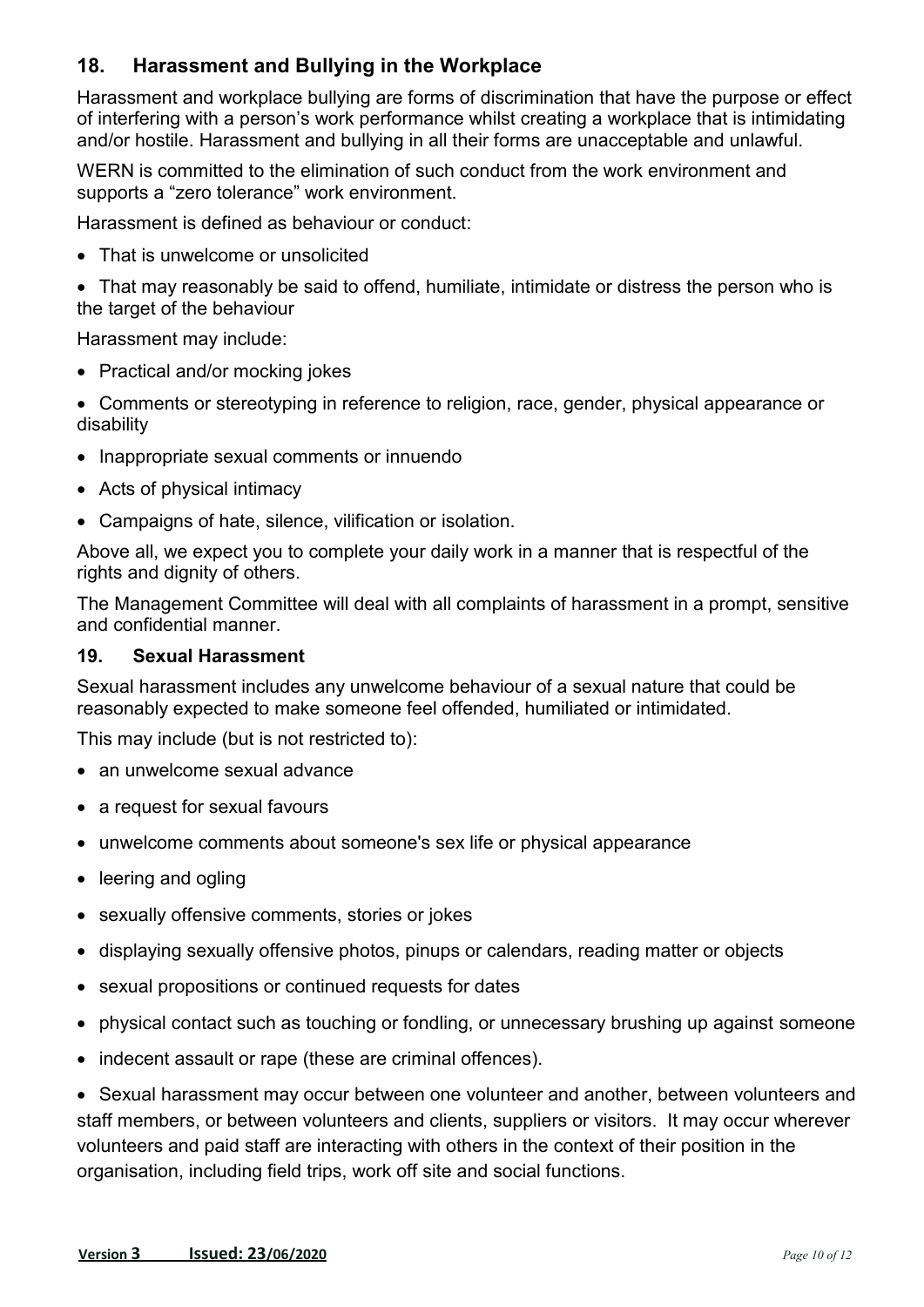#### **20. Dispute Resolution**

Volunteers have the right to fair and equitable treatment of grievances and complaints in a timely and professional manner. It is our aim to resolve disputes amicably through conciliation and negotiation.

In the first instance, please raise any concerns or complaints with your supervisor. In the event that clarification is required at a later date, it is recommended that either or both parties document the details associated with the grievance and the outcome of the meeting and place this on record.

If you are not satisfied with your supervisor's response or feel it is inappropriate to discuss the issue with this person, you are entitled to request that the complaint be referred to the Management Committee for investigation.

#### **21. Client/Customer Satisfaction**

Our clients (i.e, WERN members and/or their clients) and customers (i.e, donors or other visitors):

- are the most important part of our business every one of them deserves to receive the very best that we are able to provide
- are not an interruption to our work they are the very purpose of our work
- deserve to be treated with respect, warmth and sincerity
- deserve to receive non-judgmental, quality and caring service at all times.

# **22. Signing In and Out of the Warehouse**

For your safety, and to satisfy our insurer's requirements, it is essential that you sign in when you commence work for the day and sign out when you leave.

# **23. Occupational Health and Safety**

The health, safety and welfare of our volunteers are of paramount importance. Accordingly, WERN takes an uncompromising approach to workplace Occupational Health and Safety. The three step formula is:

- *Identify* all hazards (A hazard is any danger that has the potential to harm anyone interacting with the operations of the warehouse)
- *Assess* all hazards to understand the risks. (Risks are the likely consequences of exposure to a hazard)

• **Control** the risks by eliminating the risks where possible and reducing the risk to others The warehouse and all operations will be maintained according to Occupational Health and Safety requirements including

- Keeping the workplace safe and without risks
- Providing and maintaining suitable plant and equipment
- Implementing and observing safe systems of work
- The provision of adequate information, training and supervision
- Identifying hazards to safety and health and implementing appropriate controls.

It is the responsibility of all volunteers to take prompt action to eliminate and reduce the risk of injury. Any incident that results in a near miss or an injury to yourself, other volunteers, clients and customers, (including hazards that have the potential to cause injury) should be reported immediately to your supervisor without delay.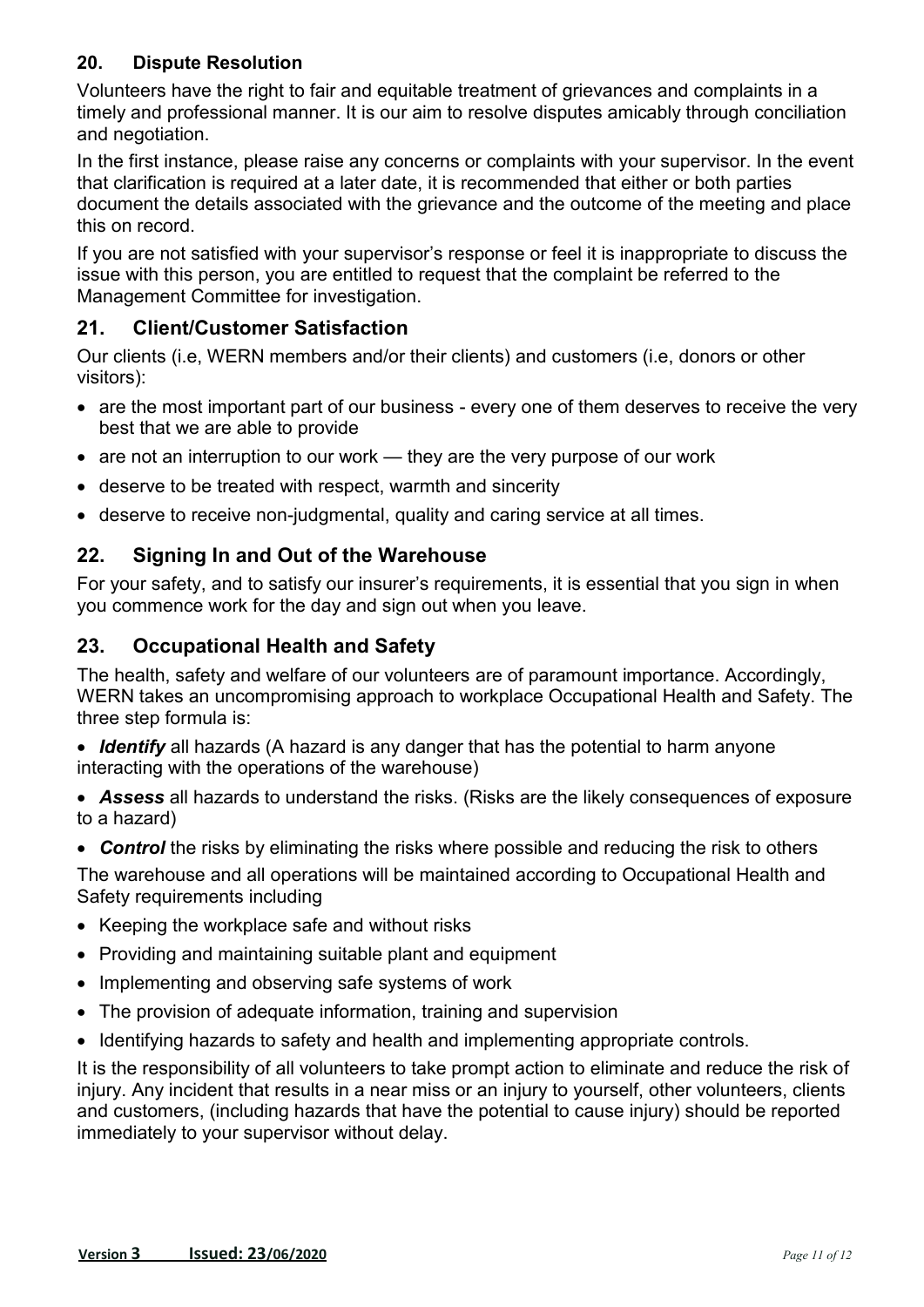#### **INCIDENT REPORTING IS GOOD!**

Examples of unacceptable unsafe working conditions are

- Slippery floors and walkways
- Blocked fire doors, aisles or corridors
- Poorly lit areas and/or burnt out globes
- Dangerously stacked supplies/stock
- Hazards which could cause a person to trip
- Blocked or missing fire extinguishers
- Equipment that is being incorrectly used
- Frayed or exposed electrical wires
- Leaking water, oil or other liquids.
- Carpet wear

You must take reasonable care of your own safety and the safety of others affected by what you do. You must cooperate with any actions taken by WERN in the interests of workplace health, safety and welfare.

Some principles to apply include

- Walk don't run
- No heroes get someone to help you if you can't do it **easily** on your own or use a trolley
- When lifting goods, lift with your legs and not your back
- Use and store equipment properly
- Follow instructions when using chemicals and equipment
- Don't operate equipment you are not trained to use

It is mandatory for all volunteers to attend any Occupational Health and Safety Training provided by WERN.

#### **24. Medical Emergencies**

If a customer, client or fellow volunteer is involved in a medical emergency, please follow these steps

- Remain calm
- Ensure your safety and that of others
- Give basic first aid if qualified or locate the help of a qualified person
- Provide reassurance to the injured person
- Contact your supervisor
- Do not move the person unless they are in immediate danger
- Remain with the injured person.

Your supervisor or Management Committee member will organise medical attention.

#### **25. Fire Safety**

Fire safety and evacuation training is to be run annually at the warehouse. You will learn about the prevention of fires, location of fire exits and extinguishers, and how to use them, and your role in case of fire. All volunteers should be familiar with the locations of fire alarms and fire fighting equipment at the warehouse and in vehicles.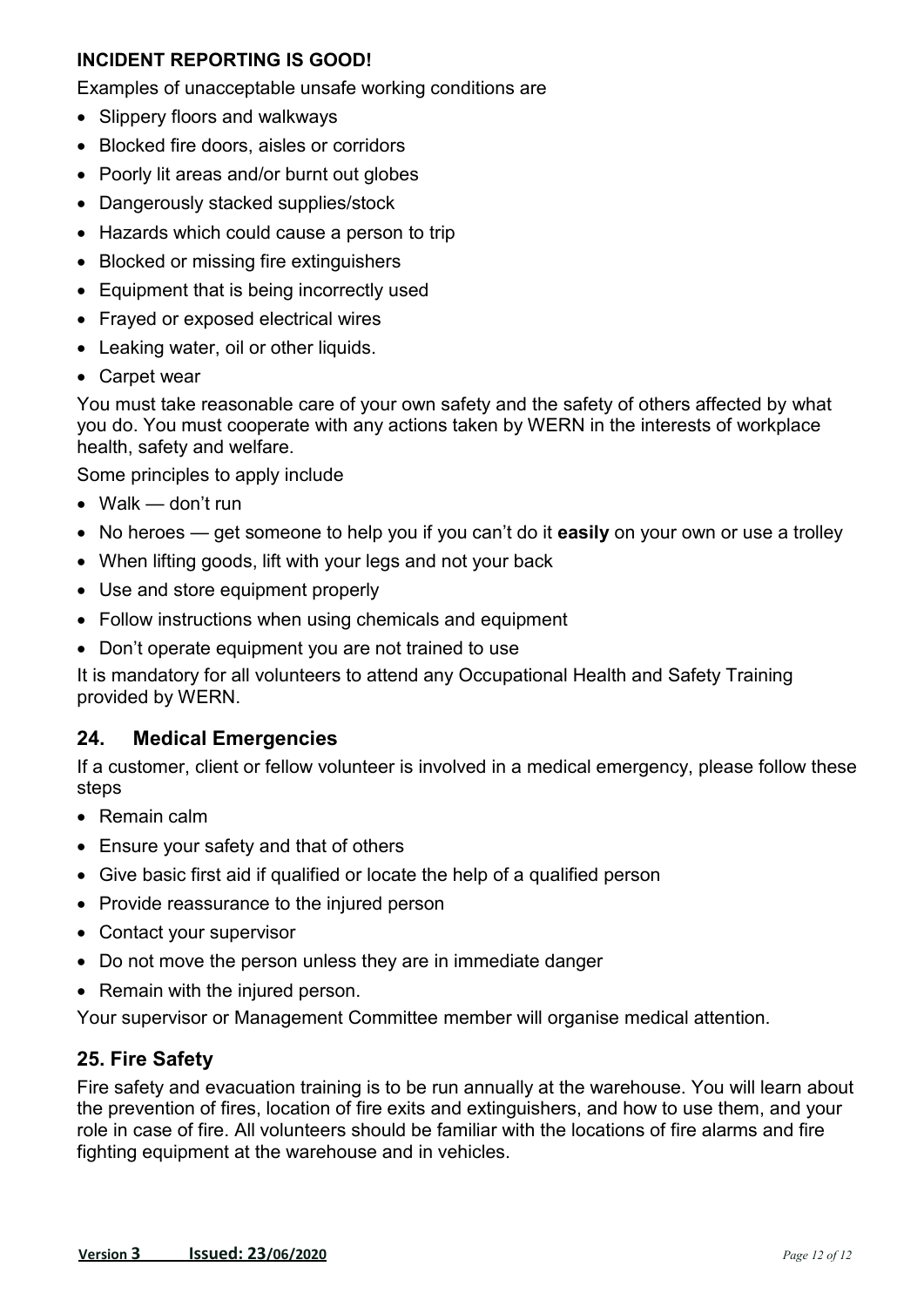# **26. Fire Emergency Procedures**

Management Committee members and Daily Coordinators are Fire Wardens. They will take control and give directions.

- Do not put yourself at risk
- Before attempting to put out the fire, raise the alarm
- Fire wardens are responsible for assembling those in the warehouse at specific points
- Follow any directions given to you by the Fire warden.
- If there is a fire, you should follow these procedures
- Dial 000 and ask for the fire service
- Assist others to exit the affected area and assemble in the designated areas
- Account for all persons from the affected area by reference to the sign in book
- If safe to do so, try to extinguish the fire
- Life is more important than property, so your first priority is always a safe evacuation.

#### **27. First Aid**

First aid kits are available in the office area, and obtained by speaking to your supervisor.

#### **28. Alcohol and Drugs**

With the exception of special events which have been approved by the Management Committee, volunteers are not permitted to bring intoxicating liquor onto WERN premises.

No drugs are permitted on WERN premises except for medication which has been prescribed by an authorised medical practitioner or drugs which may be legally purchased without a doctor's prescription e.g. aspirin or panadol.

Volunteers suspected to be under the influence of alcohol or drugs will be asked to leave the warehouse and disciplinary action may occur.

#### **29. Smoking**

Smoking is only permitted during your break times and only in designated smoking areas. All designated workplaces owned and/or managed by WERN are smoke-free environments. This includes all vehicles.

#### **30. Lost Property**

All items found or lost at the warehouse should be reported to your supervisor who will note exactly where and when the item was found, what was found and the name of the person who found the item. Valuable property will be reported to the local police station. Any other items not claimed after three months, and any returned by the Police, will be distributed through the warehouse in the normal manner.

## **31. Your Property**

WERN is committed to protect the safety and security of personal property from misuse and theft. Please adhere to the following guidelines

- Do not bring large sums of money or valuables to work
- Secure personal property and ensure that it is locked away
- If you observe any person demonstrating strange or unusual behaviour, advise your supervisor without delay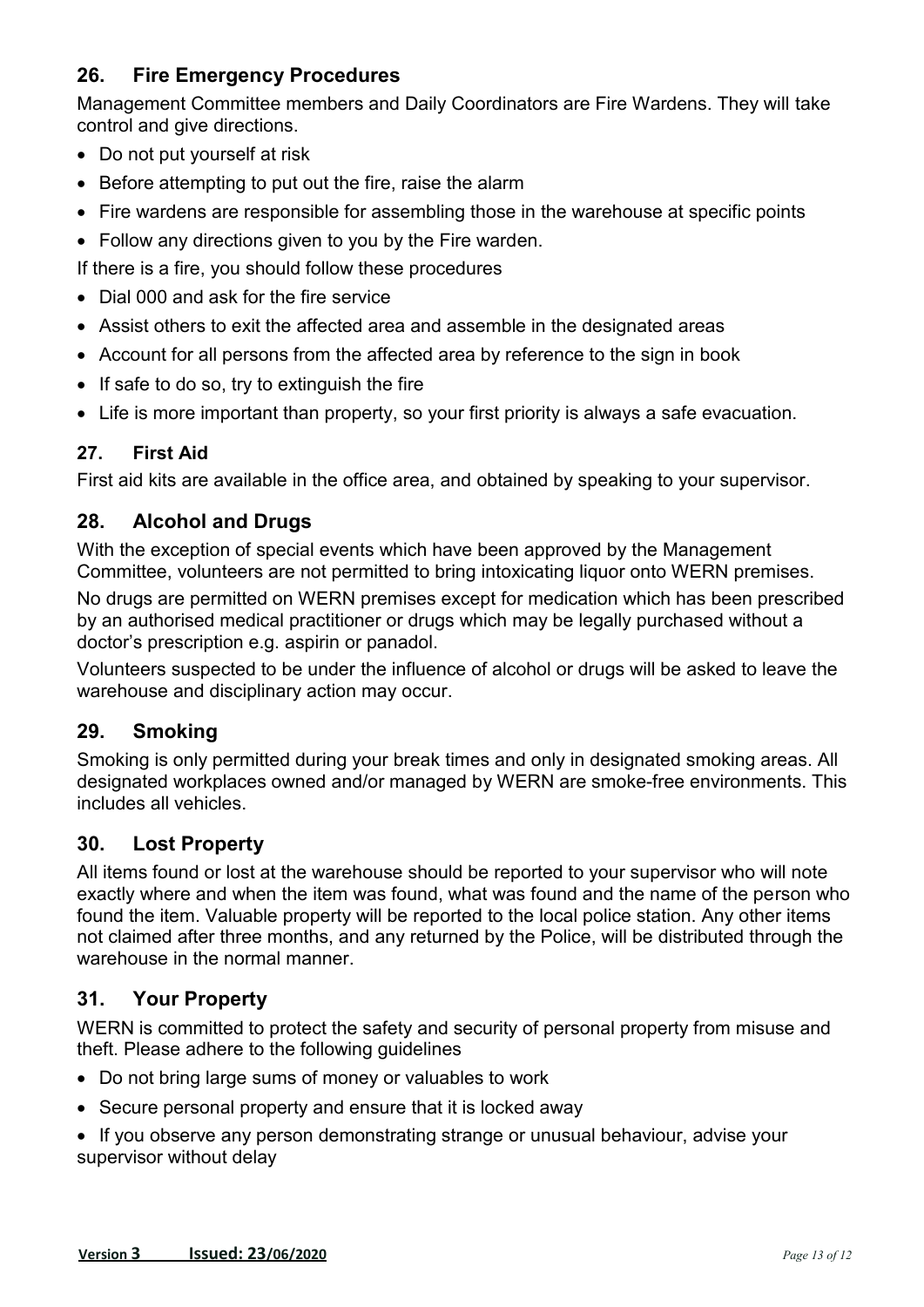# **32. Fraud and Theft**

Volunteers must not knowingly participate in or allow WERN to become involved directly or indirectly in any illegal activity

You should be alert to activities or requests that may be aimed at defrauding WERN. Any suspicion of fraud or any suspected illegal activity must be immediately reported to your supervisor and if appropriate, Management Committee.

Volunteers found to have undertaken illegal activities (e.g. fraud or theft) will be subject to summary dismissal and potential legal action.

## **33. Donated Goods**

No volunteer is authorised to consume (on or off the warehouse premises) or remove, donated goods of any kind without the prior permission of their supervisor, or a member of the Management Committee.

# **34. Purchasing Goods from the Warehouse**

All donated furniture and household effects are not for sale. Other than in special cases, only goods that would be re-distributed to Charity shops may be sold to volunteers or clients.

All requests must go through a member of the Management Committee for approval.

## **35. Assisting our Clients**

Clients attending the warehouse to seek assistance should be handled sensitively and warmly. It is our mission to help those in need and not to be judgmental.

#### **36. Media**

Volunteers are not permitted to make public statements or provide information that relates to WERN or any of its facilities, to the media or a journalist. Please refer any approaches from the media, in the first instance, to a Management Committee member.

## **37. Using WERN Property**

As a not-for-profit organisation, we are accountable for our responsible use of resources and property. Please be mindful of the following

• Avoid damaging property, materials and equipment — where necessary, report any damage to your supervisor

Do your best to ensure that WERN resources are used effectively and economically

• No volunteer is authorised to use, borrow or loan (out) WERN property, including vehicles, equipment, facilities or goods without prior approval from the Management Committee.

## **38. Parking**

Volunteers are asked to park in bays marked in the eastern car park outside the main entrance to WERN. When leaving the warehouse please exit via the Office area. This is an important safety issue.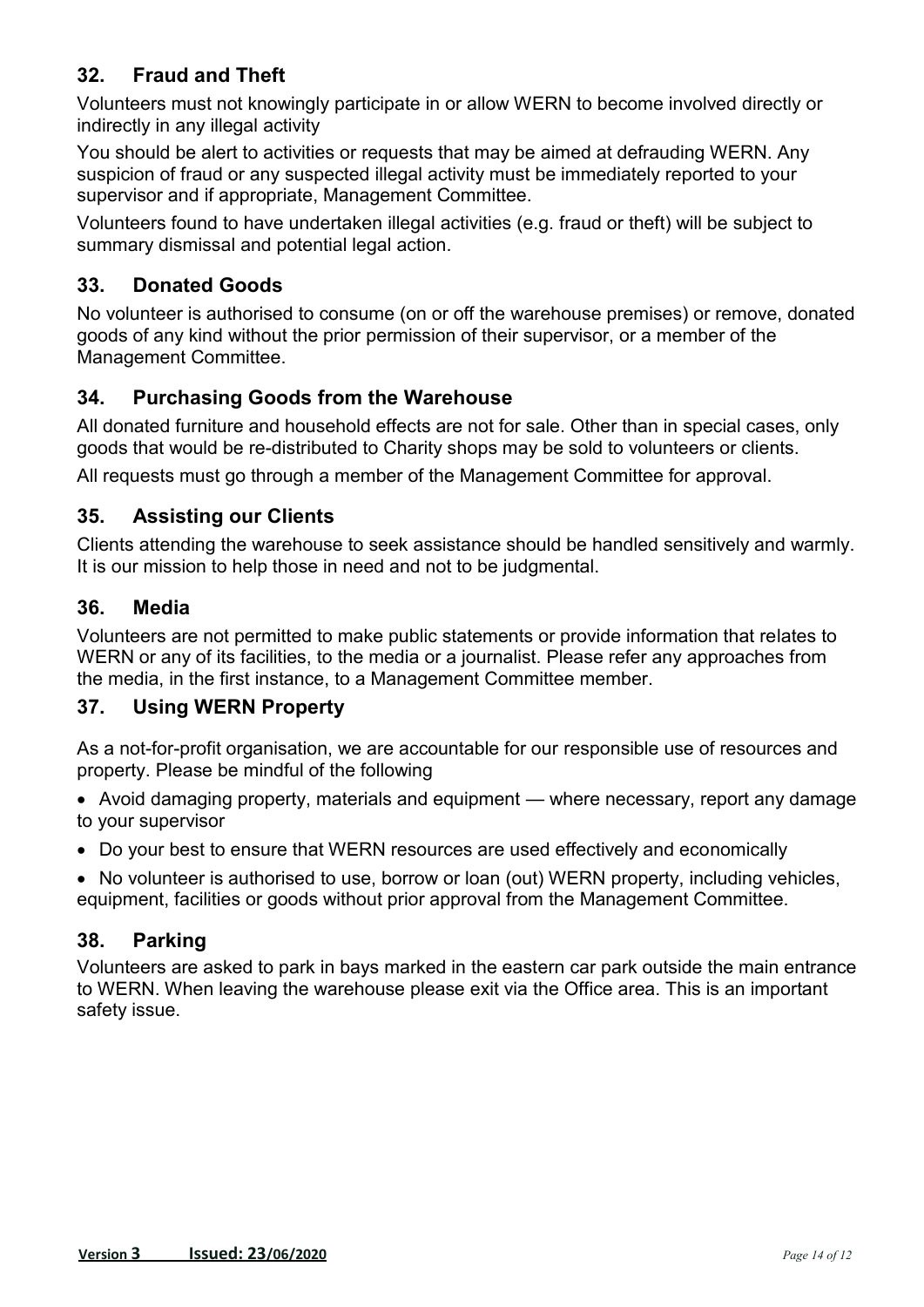

# **Epidemic/Pandemic Procedure**

|                                | Drafted by: Wayne Jordan JCS & WERN's Date: | 23/06/2020 |
|--------------------------------|---------------------------------------------|------------|
|                                | <b>Board</b>                                |            |
| Version: 3.0                   |                                             |            |
| Authorised person: Tony Ebejer |                                             | 24/06/2020 |

# **1. Responsibilities**

1.1 **The Chairperson** is responsible for:

 Nominating the Epidemic Officer. The normal expectation will be that the Workplace Health and Safety Officer shall be appointed as Epidemic Officer, but the Chairperson may override this if they see fit.

 Ensuring that the organisation's Leave and Workplace Health and Safety policies are consistent with the intention of the Epidemic Policy

- Assessing the organisation's vulnerabilities, in the light of the epidemic or pandemic, to:
- WERN'S own human resources
- WERN'S suppliers of goods and services
- In the event of an epidemic or pandemic,
- Giving notice to staff, volunteers, clients, and any persons likely to be affected that epidemic or pandemic procedures are in effect
- Bringing into operation the epidemic or pandemic management procedures specified below

 Instituting any administrative measures necessary to reduce the impact of the vulnerabilities detailed above

#### 1.2 **Supervisors/managers** are responsible for:

 Ensuring that staff / volunteers and any applicable contractors are aware of the epidemic procedures in effect at any time.

- 1.3 **Volunteers/Contractors** are responsible for:
- Abiding by the epidemic procedures specified by WERN, when informed by authorised staff that epidemic or pandemic procedures are in effect
- 1.4 **The Epidemic Officer** is responsible for:
- Working with the Chairperson on the preparation of a comprehensive epidemic plan
- Advising the Chairperson on when epidemic procedures should be activated
- Familiarising staff with recommended procedures regarding epidemic avoidance
- Working with all sectors of the organisation to identify mission-critical staff and functions.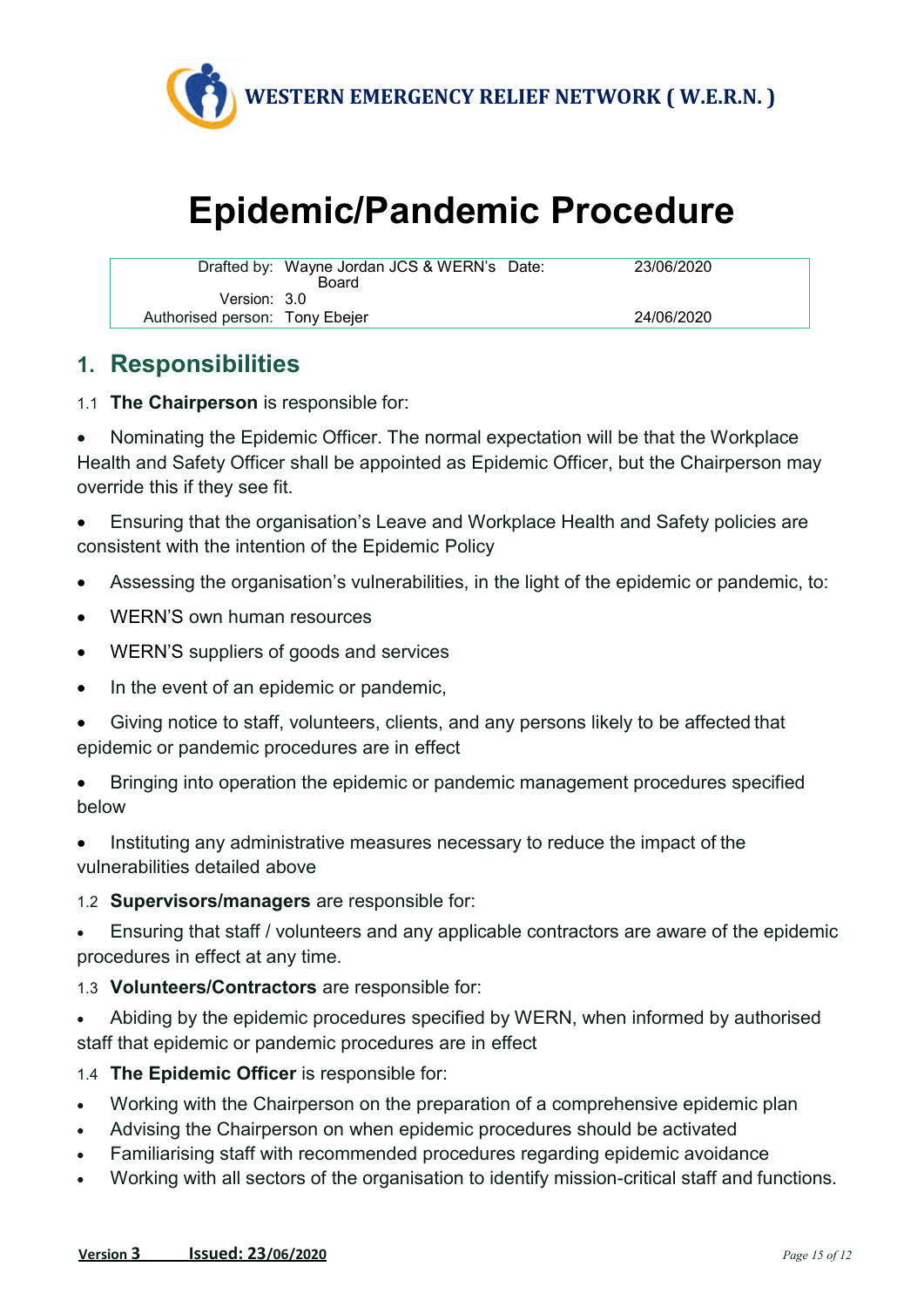## **2. Procedures**

The following procedures apply in the event of the Chairperson giving notice that epidemic or pandemic procedures are in effect.

#### **2.1 Events**

The Chairperson, with the advice of the Epidemic Officer, will consider on a continuing basis whether any events involving the attendance of staff or members of the public should be changed, rescheduled, or cancelled to minimise the risk of infection.

#### **2.2 Work procedures**

The Chairperson, with the advice of the Epidemic Officer, will consider on a continuing basis whether:

it is necessary or appropriate for nominated staff/volunteers to work from home.

 staff/volunteer travel or engagement in other activities that may cause them to come into contact with other people in Australia or overseas should be modified or terminated.

 arrangements for staff/volunteers who work with clients or the public should be modified to minimise risks for all parties.

 The Chairperson, with the advice of the Epidemic Officer, may require any staff/Volunteer to not attend the workplace, and/or to work from home.

 The Chairperson, with the advice of the Epidemic Officer, may require any staff/Volunteer to provide satisfactory evidence that they are fit to return to work.

 The introduction of PPE for those volunteers at risk or who identify at risk should be supported in line with the Volunteering Victoria Guidelines Engaging Volunteers in Essential Roles During COVID-19

Approved PPE be provided to volunteers on the basis of personal care and responsibility;

 All Volunteers available to re-commence or start at WERN for the re-launch of services must be provided an induction on the appropriate use of PPEs and any interactions with WERN clients and agency staff; volunteers must be provided with full instructions around WERN Policy Changes and what personal hygiene and social distancing steps are necessary to maintain personal and workplace safety going forward (Refer to appendix for associated procedures);

 All Volunteers available to re-commence or start at WERN for the re-launch of services must complete a Health Declaration confirming their health status;

 Drivers / volunteers picking up donations from public offers and donations should not enter occupied, private residences to facilitate picking up of donations. Donations offered must be left for collection outside of residences, under carports or in unoccupied garages. The exception is for private residences that have been primarily unoccupied for a period of 72 hours, such as deceased estates.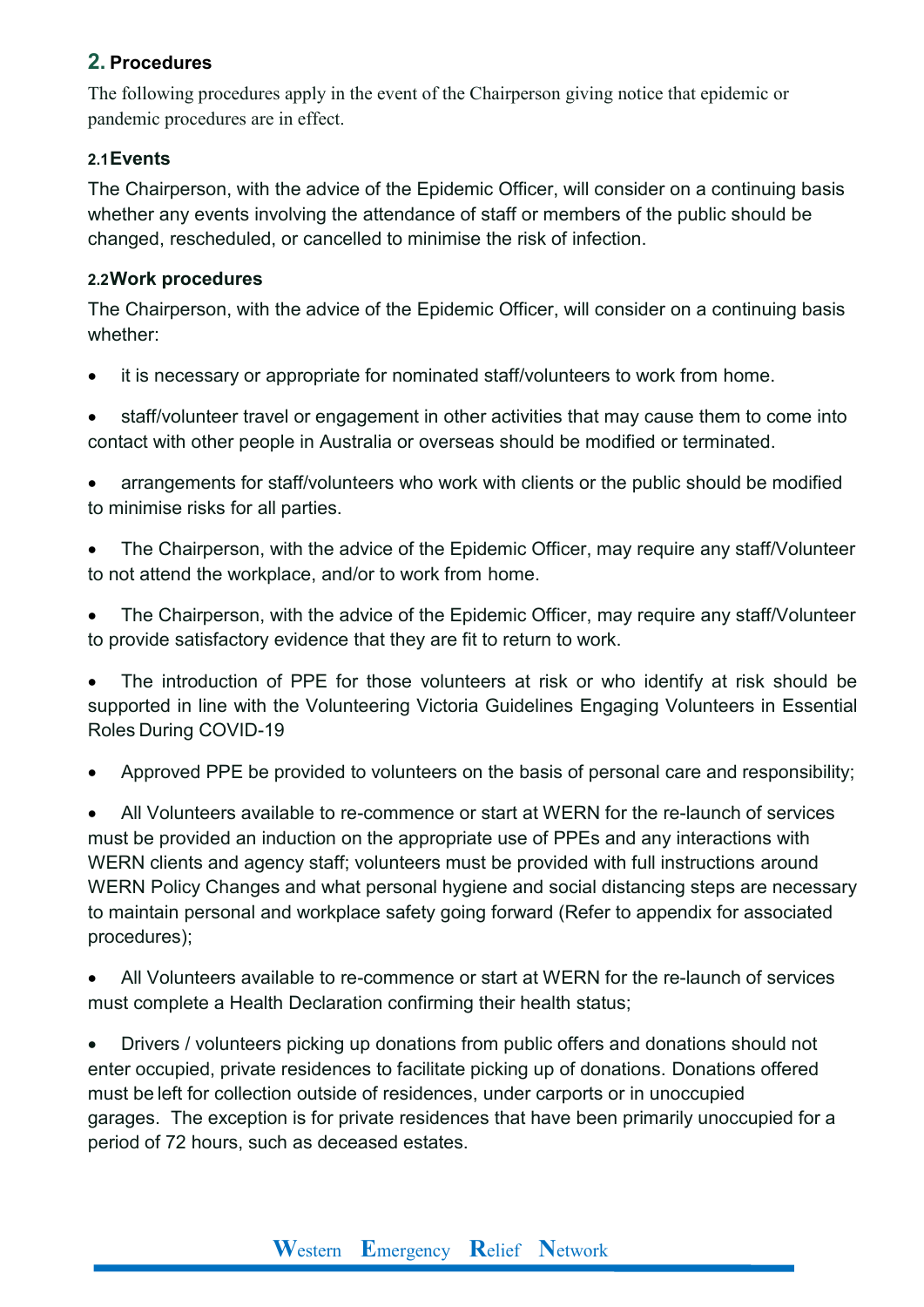• All donated goods shall be quarantined for a 48 hour period from pick up;

 All Visitors to the WERN warehouse for Goods Selection, Training/Induction Sessions or other purposes are required to complete a Health Declaration which must be reviewed/accepted prior to access being granted;

 Collections of Orders be limited to Loading Areas deemed as appropriate by the Warehouse Manager; Visitors for the purpose of Collection of Orders must be confined to the Loading Areas as defined by the warehouse Manager;

#### **2.3 Contractors and suppliers**

• The Chairperson, with the advice of the Epidemic Officer, will consider on a continuing basis whether arrangements with existing contractors and suppliers need to be modified or supplemented to ensure uninterrupted service delivery.

#### **3. Health Messaging**

3.1 The Epidemic Officer shall familiarize staff/volunteers and others, as relevant, with recommended procedures on the WERN 'Stop the Spread' epidemic avoidance guidelines (e.g. handwashing, soap, respiratory etiquette) as appropriate.